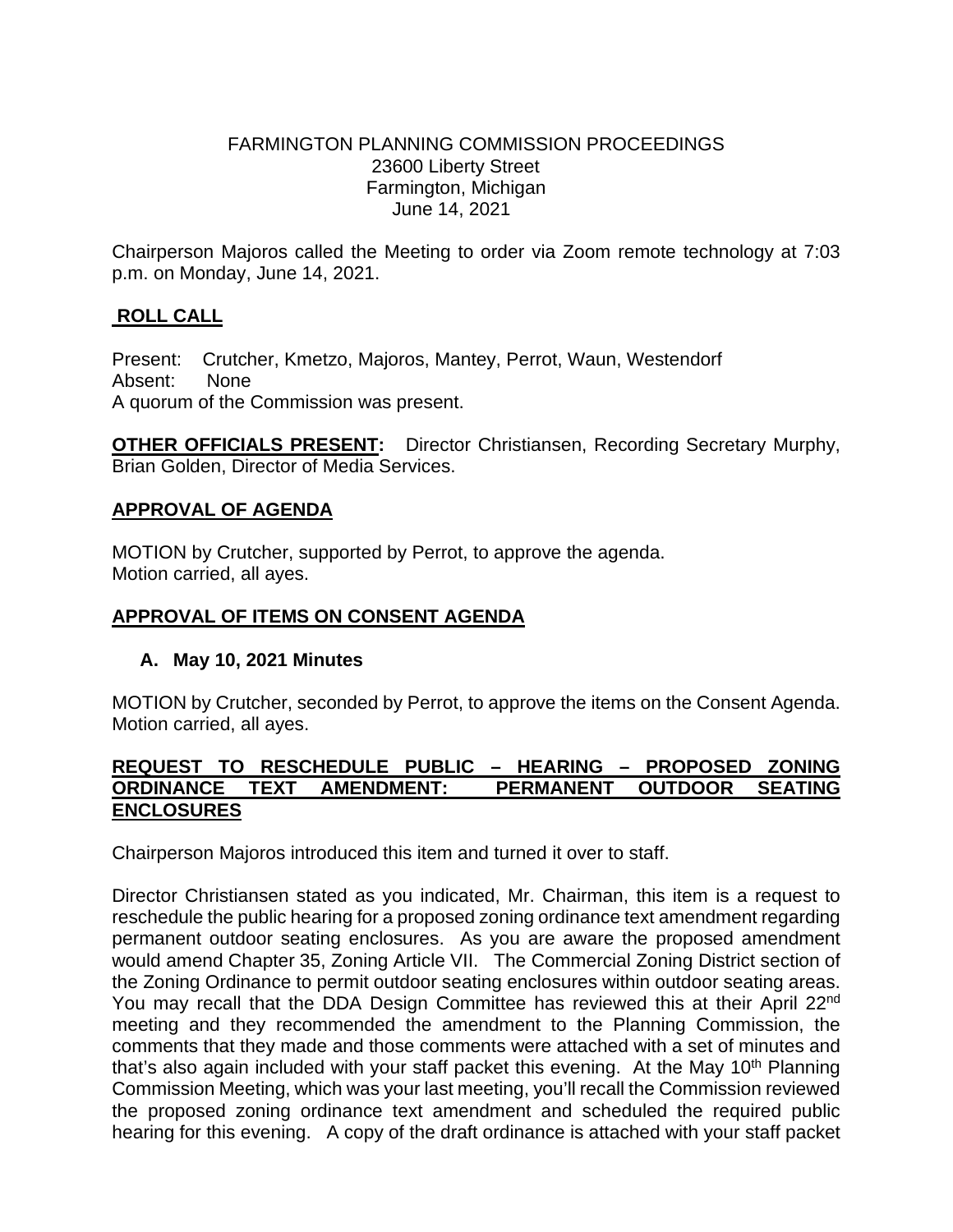City of Farmington Planning Commission June 14, 2021

Page 2

as well. The reason it was requested was the initiator of this proposed amendment which had appeared before the City Council, the City Council then had given direction to City Management, Administration, to move forward with the draft amendment. That's gone through then being created by the City Attorneys, again through the DDA Design Committee and now before you, the Public Hearing being scheduled, the restauranteur/business owner who initiated this wasn't able to make the meeting tonight, already had another engagement and asked if we could, the Planning commission would consider rescheduling this Public Hearing and if so, staff would recommend in light of that and as has been requested that if you are so willing that we reschedule this to your next meeting which is your July 12, 2021 meeting.

Chairperson Majoros opened the floor for questions and/or comments from the Commissioners.

Majoros then asked Christiansen if just by delaying a month, right, it's not like this is going to create any major problem, but there's no pressing item, just missing the Applicant, it's just a month delay and it won't cause major heartache, that's my assumption, is that correct and Christiansen replied that's correct.

Majoros asked if there were any questions or comments and if none, we'll entertain a motion to request to reschedule the Public Hearing to the next regularly scheduled Farmington Planning Commission meeting for July 12, 2021.

MOTION by Waun, supported by Perrot, to reschedule the Public Hearing for the proposed zoning ordinance text amendment, permanent outdoor seating enclosures, for the Planning Commission meeting to be held July 12, 2021. Motion carried, all ayes.

# **PROPOSED BUILDING FAÇADE MODIFICATION – GLP FINANCIAL, 33321, 33329, 33335 GRAND RIVER AVENUE AND 23612, 23616, 23622 FARMINGTON ROAD**

Chairperson Majoros introduced this item and turned it over to staff.

Director Christiansen stated this item is a review of a proposed building façade modification to the existing building units adjacent to the Farmington State Savings Bank for GLP Financial. The proposed modifications include new awnings which are actually replacement awnings for the existing awnings for the front of the existing commercial building units. At their June 10, 2021 meeting the Downtown Development Authority Design Committee reviewed and recommended the proposed building façade modifications, the awnings as proposed, to the existing buildings, the units, for GLP Financial to the Planning Commission in accordance with the submitted plans. And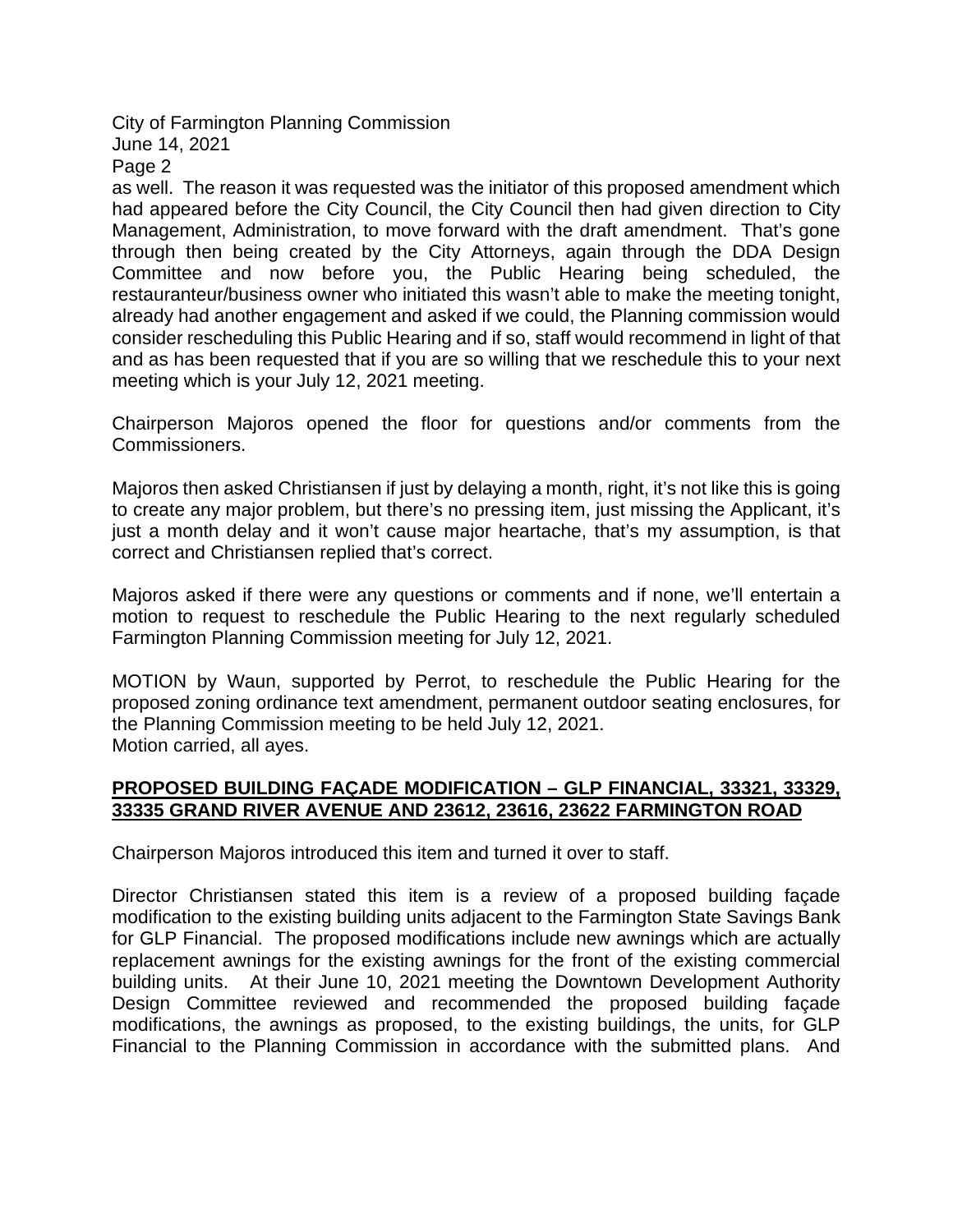City of Farmington Planning Commission June 14, 2021 Page 3

there's a copy from last Thursday's DDA Design Committee Meeting, the minutes attached with your staff packet.

The Zoning Ordinance, Section 35-104 (2)(a) and Section C (4) of the Zoning Ordinance, Central Business District, CBD, nonresidential and mixed use development requirements permits awnings for buildings in the Central Business District projecting over the public sidewalk with Planning Commission approval and subject to conditions after review and recommendation from the DDA Design Committee which has taken place. The Applicant has submitted plans for the proposed building façade modifications, the awnings as proposed, the submitted plans include front building elevations and project detail specifications. It is my understanding that the Applicant would be in attendance at this meeting this evening to review the proposed building façade modifications, again, the awnings, with the Commission, I'm not sure they're in attendance or not so if they aren't we can continue to move forward, if they are, we can let them present what they're proposing. I will turn it back to you right now, Mr. Chair.

Majoros opened up the floor to see if a representative for the Applicant was present. Hearing no one, he asked Christiansen to continue with his overview.

Christiansen said there's actually two elevation graphics, they're attached with your staff packet. First off, these are the minutes from the Design Committee, they had an opportunity to review the awnings as proposed. They basically had agreed they are an improvement to the existing awnings, they appreciated and liked the dark awnings, the darker color. They did ask about changes to the bank building itself in relationship to what is proposed and that question then was responded to and we'll go over that really quick. So, again, the Design Committee was in favor of the awnings, and that's reflected in the meeting minutes. If we go to the graphic, the first picture, this is the picture along Grand River that shows the existing units building portion adjacent to the east side of the Farmington State Savings Bank and those would be the units that are addresses 33321, 33329 and a portion of 33335. You'll see that there are awnings that are shown here, black awnings that are supported by metal framing above the windows of these three units. Currently there are awnings in the exact same places, metal framing, and there are awnings that are a striped color, they've been there for quite a while. What is intended here is replacement of these awnings. You'll also note that this does not include the Farmington States Savings Bank proper. You might recall that last fall in September you reviewed a façade modification and approved that façade modification for the Farmington States Saving Bank for both its north Grand River and west Farmington Road frontages on the approved site plan was bringing back the 100 year old bank building façade to its original luster, you'll remember that. What these buildings or units are, are the ones also owned by GLP Financial but they're adjacent to it, it's the ancillary, it's the adjacent units and buildings. So, this is the Grand River frontage, this is the Farmington Road frontage. Again, you can see the end of the Savings Bank Building, then the three units here to the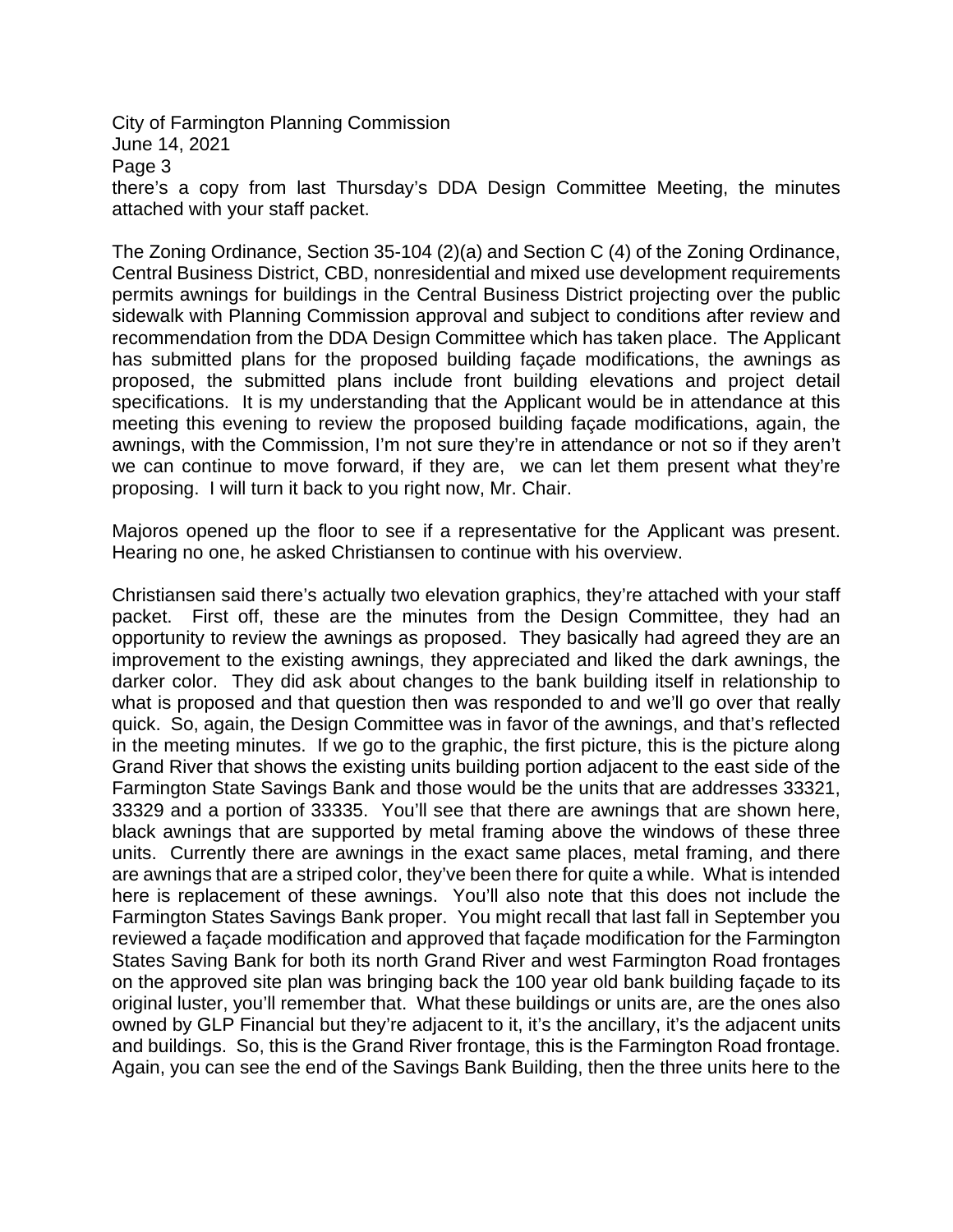City of Farmington Planning Commission

June 14, 2021

Page 4

south, and those units are 23612, 23616, and 23622 Farmington Road. And you can see that the awnings again above the windows are replacing the existing awnings, metal frames, the dark awnings, the black awnings replacing the ones that are there now that are the striped awnings. So, that's the request. This is something that's required by ordinance when there's this kind of modification because it is a structural change, it also changes the façade, it requires your review and approval and also as has been done the review and recommendation of the DDA Design Committee.

Majoros thanked Christiansen and opened up the floor for questions from the Commissioners.

Commissioner Crutcher stated the awnings are existing and so really the only change is the color of the awnings because there are already awnings there on the building, correct?

Christiansen replied it's the change of the color and the material, they're brand new awnings, but yes, they're replacement, same type of awning in the same location. But they are new so it does require your review and your action.

Majoros said and to confirm, there's no size difference, there's no length, height, etc., they're basically the size and structure and basic footprint of what exists today.

Christiansen said it's the basic footprint, basic size, basic location, yes.

Majoros asked if there were any further questions from the Commissioners. Hearing none, he stated it's pretty straightforward, to doublecheck we have confirmation and review and approval from the DDA Design Committee, Kevin, that's correct?

Christiansen replied they reviewed and they made their recommendations to you, yes. You are responsible with the approval; they have the responsibility by ordinance for review and recommendation to you.

Chairperson Majoros called for a motion from the Commissioners.

MOTION by Kmetzo, supported by Crutcher, to approve the proposed building façade modification for Farmington State Savings Bank, GLP Financial, 33321, 33329 and 33335 Grand River Avenue and 23612, 23616, and 23622 Farmington Road. Motion carried, all ayes.

# **UPDATE – CURRENT DEVELOPMENT PROJECTS**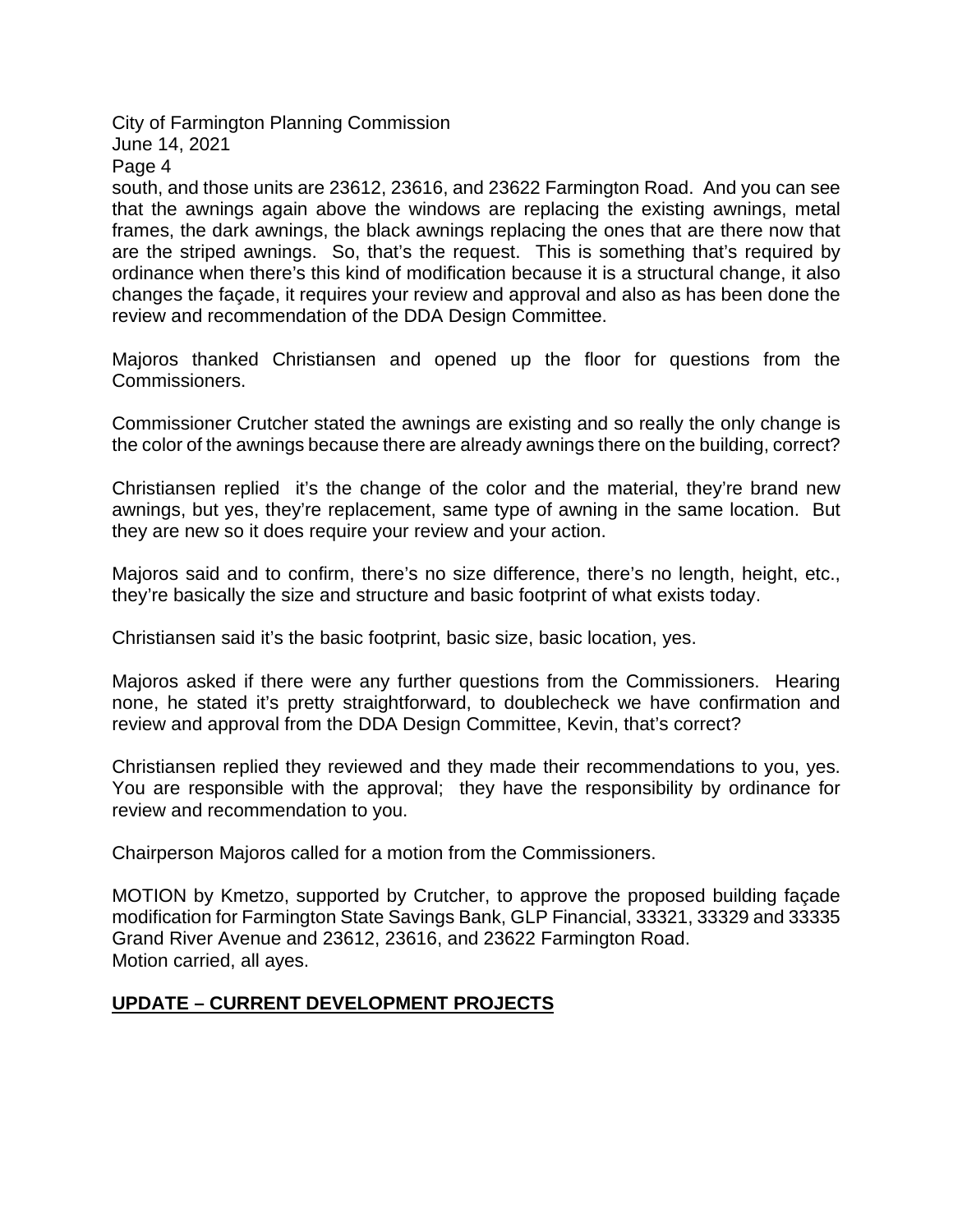# City of Farmington Planning Commission June 14, 2021 Page 5

Chairperson Majoros asked Director Christiansen if there are any cycle over cycle comments that you would like to make on any updates and then we'll open the floor for the Commissioners for any questions you might not have covered.

Christiansen stated he is happy to share with you this update this evening. As long as we're talking about the Farmington States Savings Bank why don't we continue on. The interior build out and then the façade modifications that were approved by the Planning Commission through site plan review last fall, are soon to be initiated. All of the planning and all of the construction plans and permits are in place, the final items are getting buttoned up in terms of project schedule and the impact on the site and Farmington Road in particular and Grand River as well. It's going to about a six or seven month project once initiated and once the project kicks off you'll see a lot of activity through the rest of the summer and fall with respect in particular to the interior build out and modification of the new repurposed office space and then certainly the façade modifications. So, in light of that you can anticipate seeing this project probably get off the ground within the next week or so. So, it's a new development, repurposing the interior, it's façade modifications and really a great opportunity for the City to realize a significant investment in repurposing this significant property at the epicenter to the downtown, Farmington and Grand River, and a 100 year old building in the City of Farmington, we're very excited. So, that's the first thing that I can share with you now because that's new.

Majoros said one thing he'd like to know someday, and it's not a priority, but for all the gymnastics we put that owner through with the farm and the amount of money that they spent, did anything actually become of that barn or is it sitting on skids somewhere to eventually become firewood?

Christiansen replied to the best of my knowledge, again, it was disassembled, packaged, and moved to Pontiac with the intention of being reassembled at some point in time. Beyond that, I can't tell you what the status is right now but I'd be happy to see if I can find out exactly where that's it.

Majoros said no rush, if you come across it, I just want to know because I appreciate the historic integrity but at the same time a lot of money was spent for something that in reality probably might never happen, seems like a lot of extra work and costs.

Christiansen stated I appreciate your question and your comments, let me find out what I can in more detail.

He then went on to state I'd like to update you on a couple of projects that are coming to completion. Tropical Smoothie, Tropical Smoothie is getting closer. You might note landscaping, irrigation went in, you might know the islands, the parking lot, the lighting, the resurfacing of the parking lot, all of that has moved forward, the restriping, so they're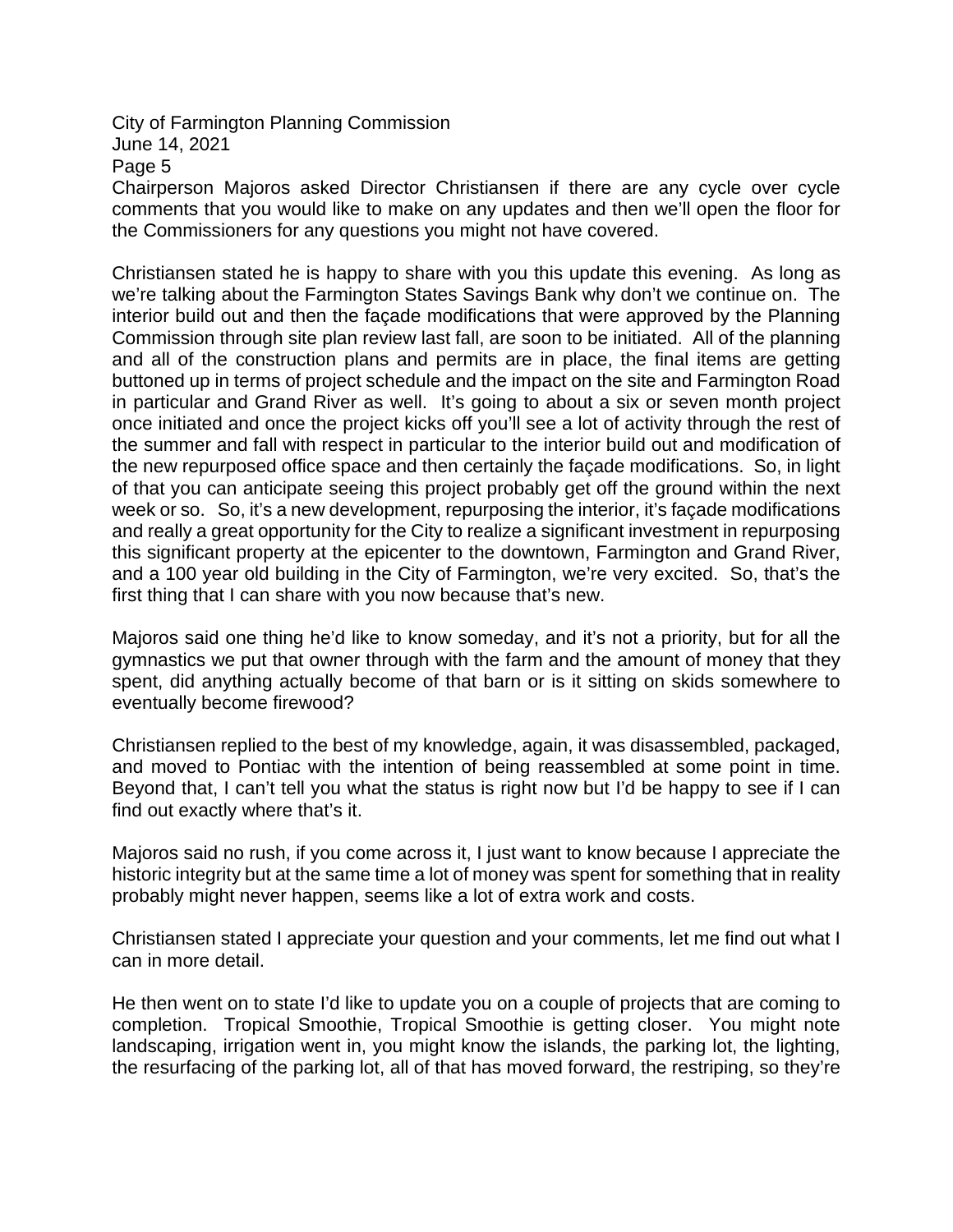City of Farmington Planning Commission June 14, 2021 Page 6

getting pretty close and we can anticipate probably in the next week or so, for sure by the end of the month that they should hopefully be able to be completed. All of the final inspections, approvals, the sign-offs, and the C of O to move forward to the operating. That's getting very close so hopefully within the next little while that you'll be able to visit Farmington Tropical Smoothie and get a cold beverage, so that's a good thing.

The Farmington Road/Nine Mile gas station which will be an Amoco Gas Station, is getting closer, you see that work continuing. The interior work, work within the building to be completed, but site elements and most of the heavy lifting has been done and that project moves on significantly in terms of its overall day to day work to get completed and we anticipate that to be within a little short while, too, a little bit longer than Tropical Smoothie but it looks like with everything they still have to do, they're still a little ways out, probably sometime in the next four to six weeks, next month sometime, they would be able to be finishing up and getting everything they need to be doing and done completed. So, that's moving on, really appreciative of that.

I've been made aware that Blue Hat Coffee, which has been quite a long redevelopment, is nearing completion on the inside. They have a lot of outside stuff to finish yet, dumpster, an elevated patio deck area, landscaping, signage, but they keep working to complete that. They're telling us they think within the next number of weeks, maybe four to six weeks or so, end of July, so they can be open, too. I think they'd like to be open if they could by Founder's Festival as well, so they're working towards that end as quickly as possible and they're moving forward.

So, that's all going, and I can tell you, too, the Maxfield Training Center Project, the City Attorney has been working pretty diligently with the selected RFQ Respondent/Developer Robertson Brothers Homes on a purchase agreement for the fifty-nine condominium townhomes that they are proposing to have constructed on the Maxfield Training Center site. The purchase agreement has a lot of pieces to it and they've been working on that for a while now, that then was able to move forward to City Council and to be completed we can anticipate then in getting engaged with the development review and approval process. Still not certain when that is, I'm hopeful it could be next month, if not then it may be August as well but it's kind of a day by day on that right now. But it is in progress so we're still in the purchase agreement phase of Council with the developer right now.

Aside from that a lot of little things going on. I'll tell you every day we're responding to inquiries about opportunities. Last week, Wednesday, I had an opportunity to walk through the Winery with the potential new developer/investor who is purchasing the winery and to review their interest and what their vision, what they'd like to do, what their desire to redevelop the Winery is, and so we've had discussion regarding many different things including process and what it's going to take moving forward to realize what they'd like to do. So, they've been doing their due diligence, they've been doing various activities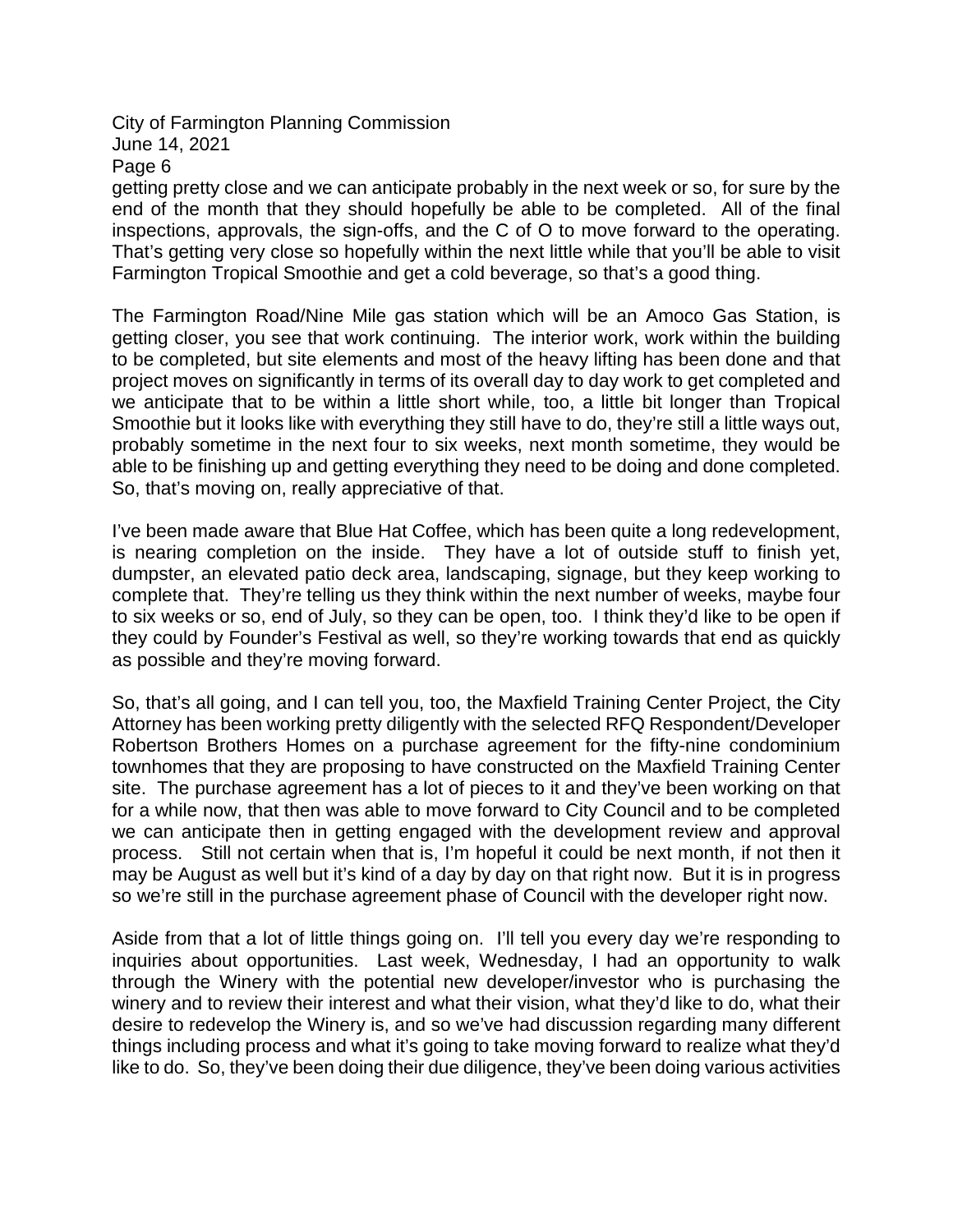City of Farmington Planning Commission June 14, 2021

Page 7

including environmental investigations and other sorts of things, so that's moving forward and I'm pretty confident this is going to transpire, he's going to buy the Winery. So, that could be moving shortly as well, that will certainly need to go through the Grand River Corridor Improvement Authority because they have responsibility for oversight in the CIA and certainly to you as well depending upon the process that's implemented.

Perrot asked if there were any occupants in there now and Christiansen replied no, that was something that was discontinued after the City Building Official, Code Enforcement Officer, and the City Fire Marshal went ahead and had a site visit with the owners and representatives of the owners and there was a lot that went on with the ownership and all that was done. And the City, based upon condition and a number of other items, accessibility, other sorts of things, indicated that there could not be any occupancy continuing at this time so there has not been for a while.

Chairperson Majoros said this might be a good time to switch items 7 and 8 and open up the floor for questions from the Commissioners or comments.

Kmetzo asked when the Founder's Festival is and Christiansen replied it is the third weekend in July, the 15<sup>th</sup>, 16<sup>th</sup>, and 17<sup>th</sup>. Kmetzo asked if they are bringing it back to downtown and Christiansen replied he is not privy to the logistics but there is a third party consultants contracted to help facilitate the organization and the operation and coordinated by the DDA.

Majoros asked when the announcement would be made concerning Founder's, when does rumor become reality so as we're getting asked, any idea?

Christiansen replied not specifically Planning Commission directly related items but in the interest of our fair city, our wonderful City of Farmington and the Greater Farmington Area, the activity events in the community had been placed on hold in light of the pandemic and the restrictions and limitations. As you know in 2020 the only event that was held citywide was the Farmer's Market that was held in accordance with very specific protocol and the Farmington Farmer's Market market master, general manager, Walt Gayeski, did an absolutely excellent and awesome job in helping coordinate and facilitate that. That was actually something that had been approved to be able to be held through the Michigan Department of Health and Human Services, the Michigan Department of Agriculture, the Farmer's Market Association and coordinated with our Farmer's Market and with Walt. And we had, and everybody here I think who went to the market last year, knew what kind of protocol was in place. It was very detailed and very structured. In any event that protocol has been softened with the Farmer's Market. But also, too, what now has been relaxed somewhat and I think will more formally and officially will be almost completely modified from what it's been, is for both indoor and outdoor activities and indoor and outdoor events. I think as of June 1 the State's relaxation of limitations and restrictions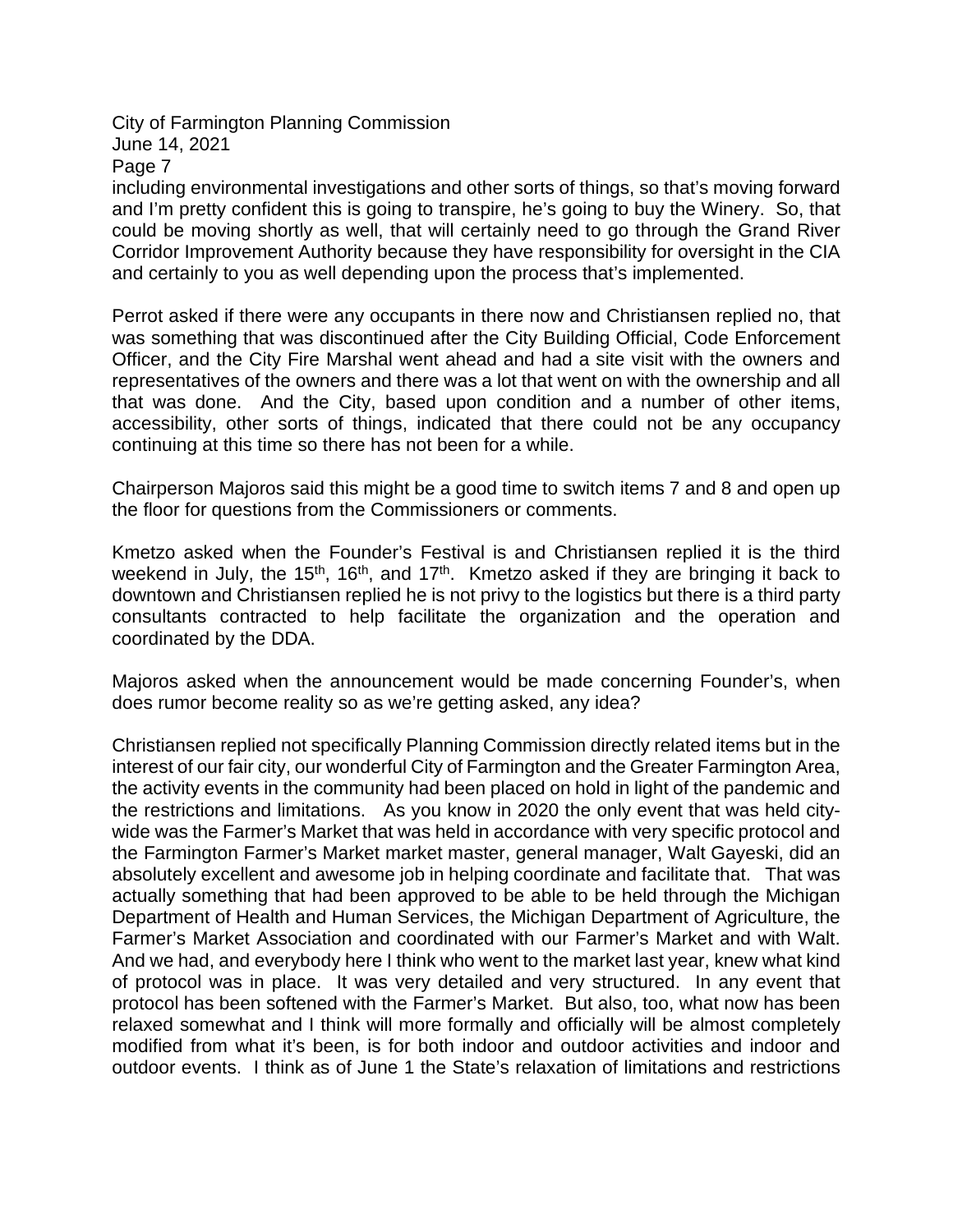City of Farmington Planning Commission June 14, 2021

Page 8

have allowed for indoor engagements. In fact, you might recall City Hall was closed from March 25 to July 20, it was open July 20 to November 12, closed November 12 until it was reopened last week on June 1<sup>st</sup> and that was after action by the State and the City had actually through the City Council's actions following the State requirements that were put in place in accordance with operations for City government, had been under a State of Emergency. And Council had extended that State of Emergency back earlier I think in the spring, late winter, early spring, I think in March to June 30. And that kept everything as is, and including City Hall closed, they relaxed that in light of additional relaxation of restrictions on June 1. In light of that, outdoor events and activities ---

Chairperson Majoros said Mr. Christiansen, if I may, the direct question is do we have a timeline, do we anticipate to have communication available ---

Christiansen replied that's where I'm going and Majoros stated it's a long way around the block to answer.

Christiansen said I get it, but outdoor activities following this same thing, that's what I was saying to you, outdoor activities are following the same steps, instead of June 1 for indoor/outdoor activities it's July 1. So you might know as of July 1 it's my understanding that there's going to be the ability to hold these activities. But you remember we just had Art on the Grand, so it's my anticipation as Art on the Grand happened after June 1, that Founder's will be that July and then Harvest Moon will be able to be held and that in the wintertime Holly Days will be able to be held. Again, these are all my understandings, I'm not at the helm of that but you asked me the question, so sorry if I was a little winded on that but I just want you to understand how this all came about and for everybody listening and watching. We just got open here at City Hall like I said and these things are just now coming back online.

Commissioner Perrot stated the Founder's Festival website is back on and alive and well so they're going forward and the scheduled dates for the Color Run and the dog events and everything else. So, between that and social media, I'm sure they're pushing it as fast and furious as they possibly can. If anybody is interested, you can always check them out there, too.

Christiansen said they actually wanted to do the Memorial Day Parade and they were planning on it but they had to pull back unfortunately, but we were able to at least do Art on the Grand and that was great. So really that was the first event aside from Farmer's Market that's been back in now the second year.

Majoros said Art on the Grand was awesome, Farmington was hopping that day, that's for sure.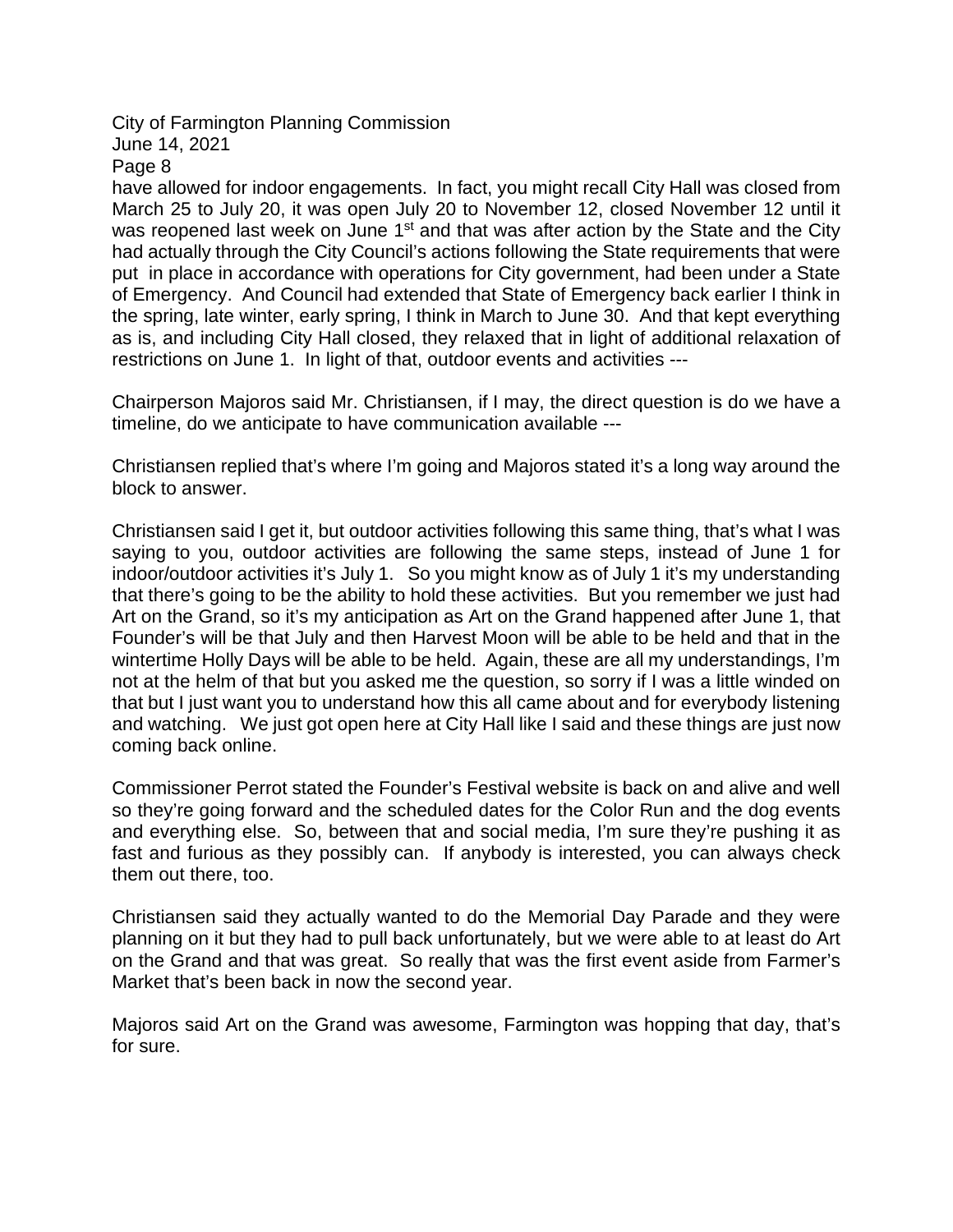City of Farmington Planning Commission June 14, 2021 Page 9 Perrot stated we've also got music coming back in July, too,

Christiansen said Rhythms in Riley Park in July and August on Friday night, and the Lunch Beats are coming back on July 21<sup>st</sup> through August 25<sup>th</sup> on Wednesdays.

Chairperson Majoros asked the Commissioners if they had any further questions or comments. Hearing none, he opened the floor for Public Comment.

Susan Kramer, 24105 Twin Valley, Farmington, asked if there was any outline of what might be done with the Winery and Christiansen replied no, just an interest in acquisition who are currently doing their due diligence and they have engaged the City in terms of our being aware and engaging us in terms of what they'd like to do and what the process is. That's where we are right now with that.

Brian Golden, Director of Media Services, stated I can offer you some information in reference to the carriage barn. I'm the past President of the Oakland County Pioneer and Historical Society and that's the organization that removed the carriage barn to Pontiac, that's where their base of operations are. Currently the carriage barn has not been reassembled but what they've done if they've offered it to any historical organization within the county that would like the carriage barn on their property. They are able to actually take it from Pontiac to wherever they want it to go. So, no, it won't turn into firewood because it's in really, really good hands with the Oakland County Pioneer and Historical Society.

Majoros said thank you. I just want to be respectful of our past and our history, these are important things. I'm certainly not a classic barn expert but just that property has been a long time coming and its development at Krazy Krab and that was an endeavor that took some time to get resolved and figured out, so I'm hoping that one day that meticulously dismantled barn finds life again somewhere.

Golden replied it will.

Director Christiansen stated that people can always go to the City website, [www.farmingtongov.com,](http://www.farmingtongov.com/) you can always go to the Downtown Development Authority website and look for those events and find out information. The only other thing is thank you to Mr. Golden so I don't have to call him to find out the status of what's going on with the barn in Pontiac, so that's good, I appreciate that, thank you, Brian. And the third thing is that I do believe this may be our last Zoom meeting, if we are able to hold meetings in person. That's why I went over that beforehand because all of these things relaxing are right June, July, now, so it may be that we have our next meeting face to face. I will keep everybody informed and let you know as soon as I know.